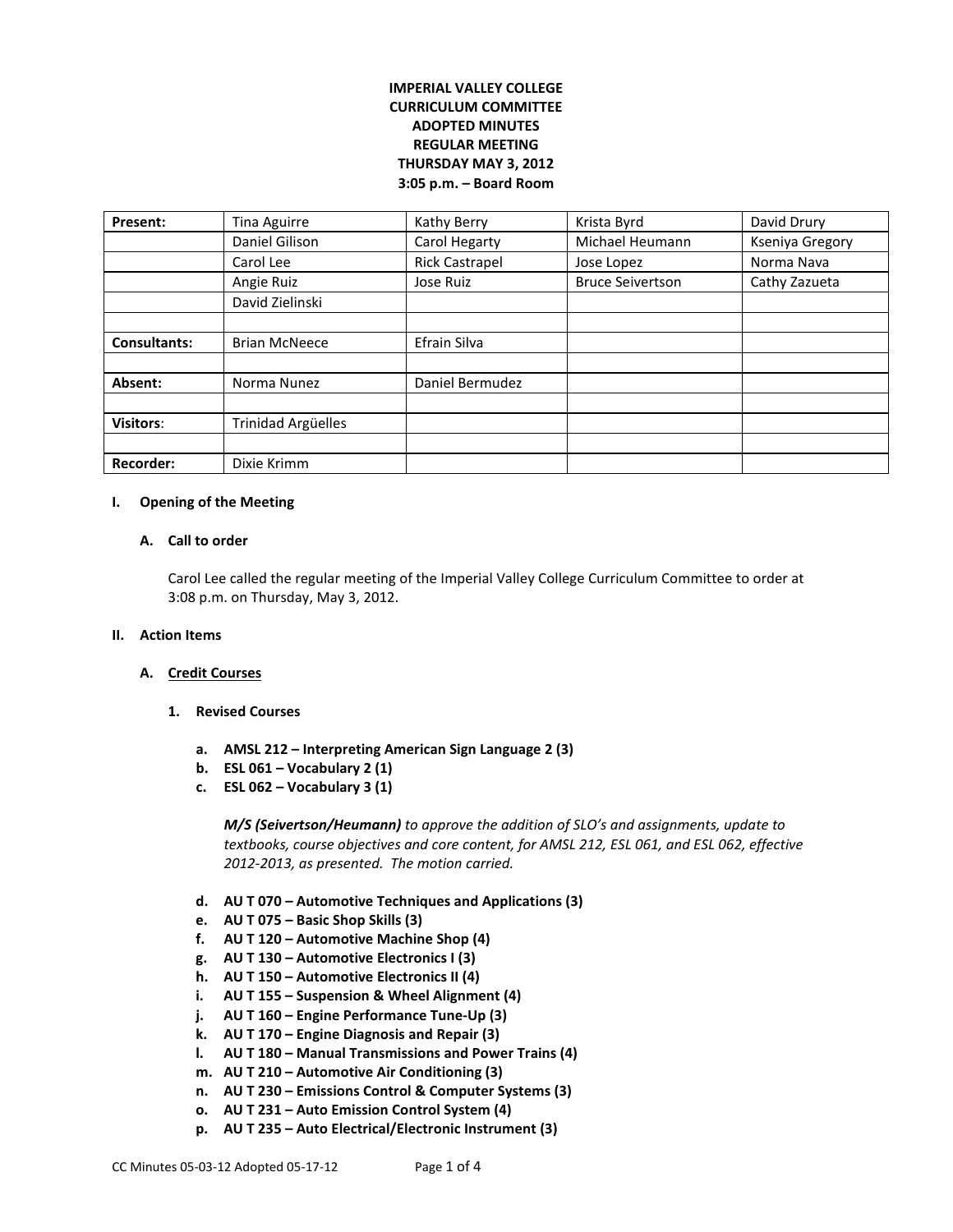- **q. AU T 240 – Diesel Engine Tune-Up (3)**
- **r. AU T 250 – Electronic Automatic Transmissions (4)**
- **s. BLDC 110 – Construction Blueprints, Specifications, Measurements, and Codes (3)**

*M/S (Seivertson/Heumann) to approve the increase of class size from 18 to 20 for AU T 070, AU T 075, AU T 120, AU T 130, AU T 150, AU T 155, AU T 160, AU T 170, AU T 180, AU T 210, AU T 230, AU T 231, AU T 235, AU T 240, AU T 250, and BLDC 110, effective 2012-2013, as presented. The motion carried.*

## **t. AU T 122 – High Performance Engine Blueprinting I (4)**

*M/S (Seivertson/Heumann) to approve the addition of SLO's and assignments, update to textbooks, and increase of class size from 18 to 20, for AU T 122, effective 2012-2013, as presented. The motion carried.*

**u. BLDC 101 – Safety Standards (Cal/OSHA) 30-Hour Card (3)**

*M/S (Seivertson/Heumann) to approve the addition of SLO's and assignments, update to textbooks, and addition of card processing fee to description, for BLDC 101, effective 2012-2013, as presented. The motion carried.*

- **v. BLDC 115 – Energy Fundamentals (3)**
- **w. BLDC 160 – Construction Technical & Contract Documents (3)**

*M/S (Seivertson/Heumann) to approve the addition of SLO's and assignments, update to textbooks, increase of class size from 16 to 20, for BLDC 115 and BLDC 160, effective 2012-2013, as presented. The motion carried.*

- **x. BLDC 130 – Carpentry Layout & Framing (4)**
- **y. BLDC 135 – Residential Plumbing Applications (3)**
- **z. BLDC 140 – Building Construction Methods & Materials (3)**
- **aa. BLDC 145 – Concrete Formwork, Layout, & Setting (3)**
- **bb. BLDC 150 – Carpentry Methods, Materials, and Tools (4)**
- **cc. BLDC 155 – Solar Thermal and Water Efficiency (3)**
- **dd. BLDC 165 – Concrete Materials, Methods, and Tools (4)**
- **ee. BLDC 170 – Essentials of Efficient Green Construction (3)**
- **ff. BLDC 175 – Home Performance Retrofits (3)**
- **gg. BLDC 180 – Building Planning and Cost Estimation (3)**
- **hh. BLDC 185 – Concrete Footings, Flatwork, and Detail Work (4)**
- **ii. BLDC 190 – Carpentry Trim/Detail Work (3)**
- **jj. BLDC 201 – Construction Planning and Management (3)**
- **kk. BLDC 210 – Construction Management & Organizations (3)**

*M/S (Seivertson/Heumann) to approve the increase of class size from 16 to 20 for BLDC 130, 135, 140, 145, 150, 155, 165, 170, 175, 180, 185, 190, 201, and 210, effective 2012-2013, as presented. The motion carried.*

- **ll. ELTR 120 – Electronic Devices (4)**
- **mm. ELTR 140 – Electronic Circuits & Semiconductors (4)**
- **nn. ELTR 220 – Digital Instrumentation Measurements (3)**
- **oo. ELTR 240 – Digital Logic Circuits (3)**

*M/S (Seivertson/Heumann) to approve the increase of class size from 20 to 22 for ELTR 120, 140, 220, and 240, effective 2012- 2013, as presented. The motion carried.*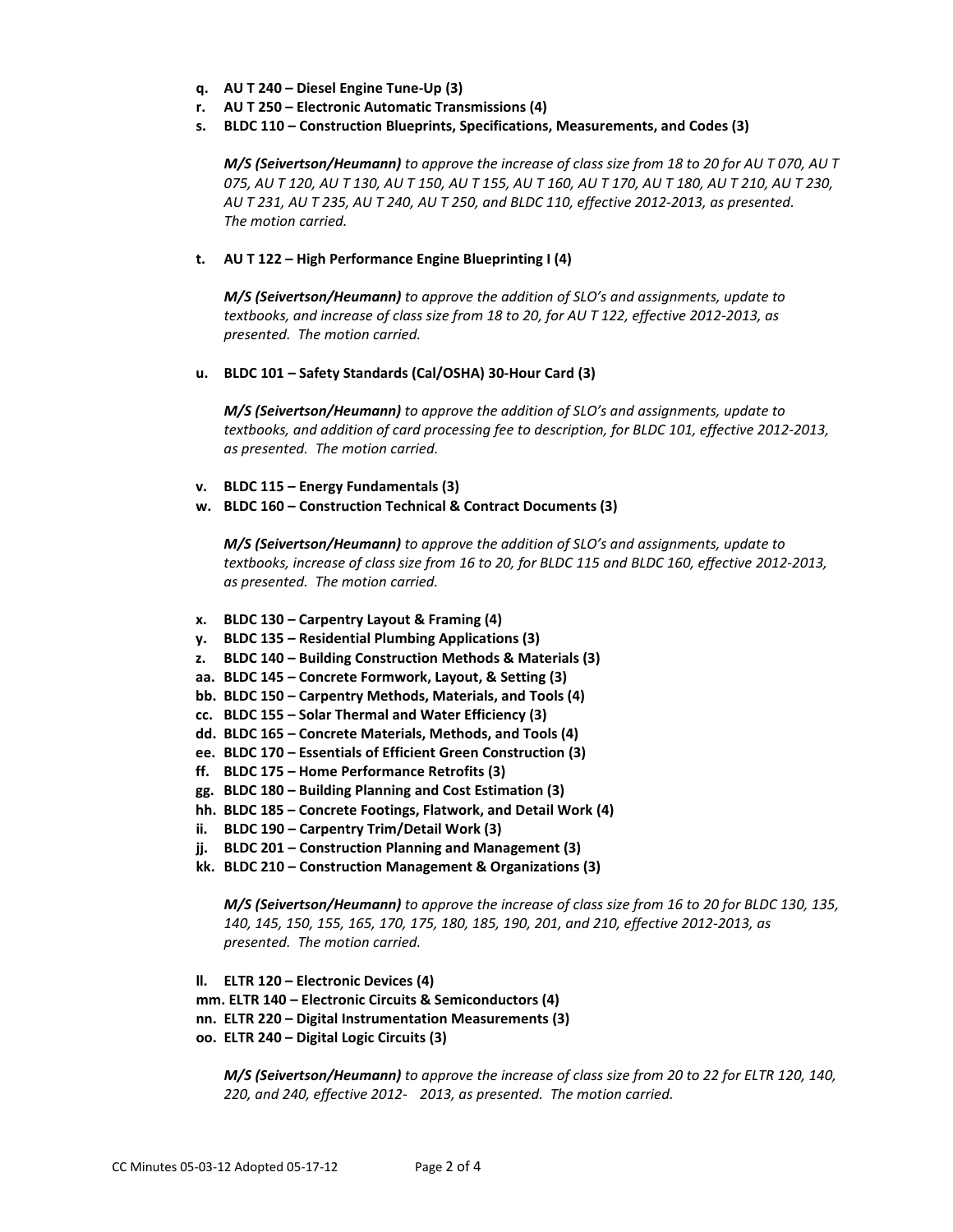- **pp. ENGL 059 – Grammar and Usage Review (3)**
- **qq. ESL 010 – ESL Language Laboratory (1)**
- **rr. ESL 051 – Pronunciation 1 (1)**
- **ss. ESL 052 – Pronunciation 2 (1)**
- **tt. HE 104 – First Aid (3)**

*M/S (Seivertson/Heumann) to approve the addition of SLO's and assignments, and update to textbooks, for ENGL 059, ESL 010, ESL 051, ESL 052, and HE 104, effective 2012-2013, as presented. The motion carried.*

| uu.  | PE 102 - Physical Fitness (1)                 |
|------|-----------------------------------------------|
| VV.  | PE 103 - Physical Fitness - Women (1)         |
| ww.  | PE 105 - Public Safety Fitness (1)            |
| XX.  | PE 106 – Walking/Jogging Fitness (1)          |
| yy.  | $PE 111 - Aerobics - Step (1)$                |
| ZZ.  | PE 112 - Basketball - Men (1)                 |
| ааа. | PE 113 – Basketball – Women (1)               |
| bbb. | PE 122 – Lifeguard Training (2)               |
| CCC. | PE 123 – Water Safety Instructor Training (2) |
| ddd. | <b>PE 126 - Tennis (1)</b>                    |
| eee. | <u> PE 127 – Tennis – Advanced (1)</u>        |
| fff. | PE 128 - Volleyball (1)                       |
| 888. | <u> PE 143 – Advanced Basketball – Men</u>    |
|      | <u> PE 144 – Advanced Basketball – Women</u>  |

*M/S (Seivertson/Castrapel) to approve the reduction of repeatability from 3 times down to zero (0) times for passing grades as per the repeatability mandates set by Title 5 revisions for Physical Education (items uu. through hhh., not including eee, ggg and hhh.) courses PE 102, 103, 105, 106, 111, 112, 113, 122, 123, 126, 127, 128, 143, and 144, effective 2012-2013, as presented. The motion carried.*

Items eee. PE 127, ggg. PE 143, and hhh. PE 144 moved to the section including mmm through yyy, to reduce the repeatability to 1 time.

- **iii. PE 200 – Theory of Baseball (2)**
- **jjj. PE 201 – Theory of Basketball (2)**
- **kkk. PE 202 – Theory of Softball (2)**
- **lll. PE 203 – Theory of Volleyball (2)**

*M/S (Seivertson/Castrapel) to approve the reduction of repeatability from 1 time down to zero (0) times for passing grades as per the repeatability mandates set by Title 5 revisions for Physical Education (items iii. through lll.) courses PE 200, 201, 202, and 203, effective 2012- 2013, as presented. The motion carried.*

- **mmm. PE 104 – Weight Training**
- **nnn. PE 107 – Aquatic Exercise (1)**
- **ooo. PE 120 – Softball (1)**
- **ppp. PE 121 – Beginning to Intermediate Swimming (1)**
- **qqq. PE 129 – Volleyball – Advanced (1)**
- **rrr. PE 130 – Adapted Physical Exercises (1)**
- **sss. PE 131 – Adapted Sports (1)**
- **ttt. PE 140 – Baseball – Advanced (1)**
- **uuu. PE 141 – Softball – Women (1)**
- **vvv. PE 142 – Advanced Swimming (1)**
- **www. PE 161 – Pre-Season Conditioning for Athletes (1.5)**
- **xxx. PE 162 – In Season Conditioning for Athletes (1.5)**